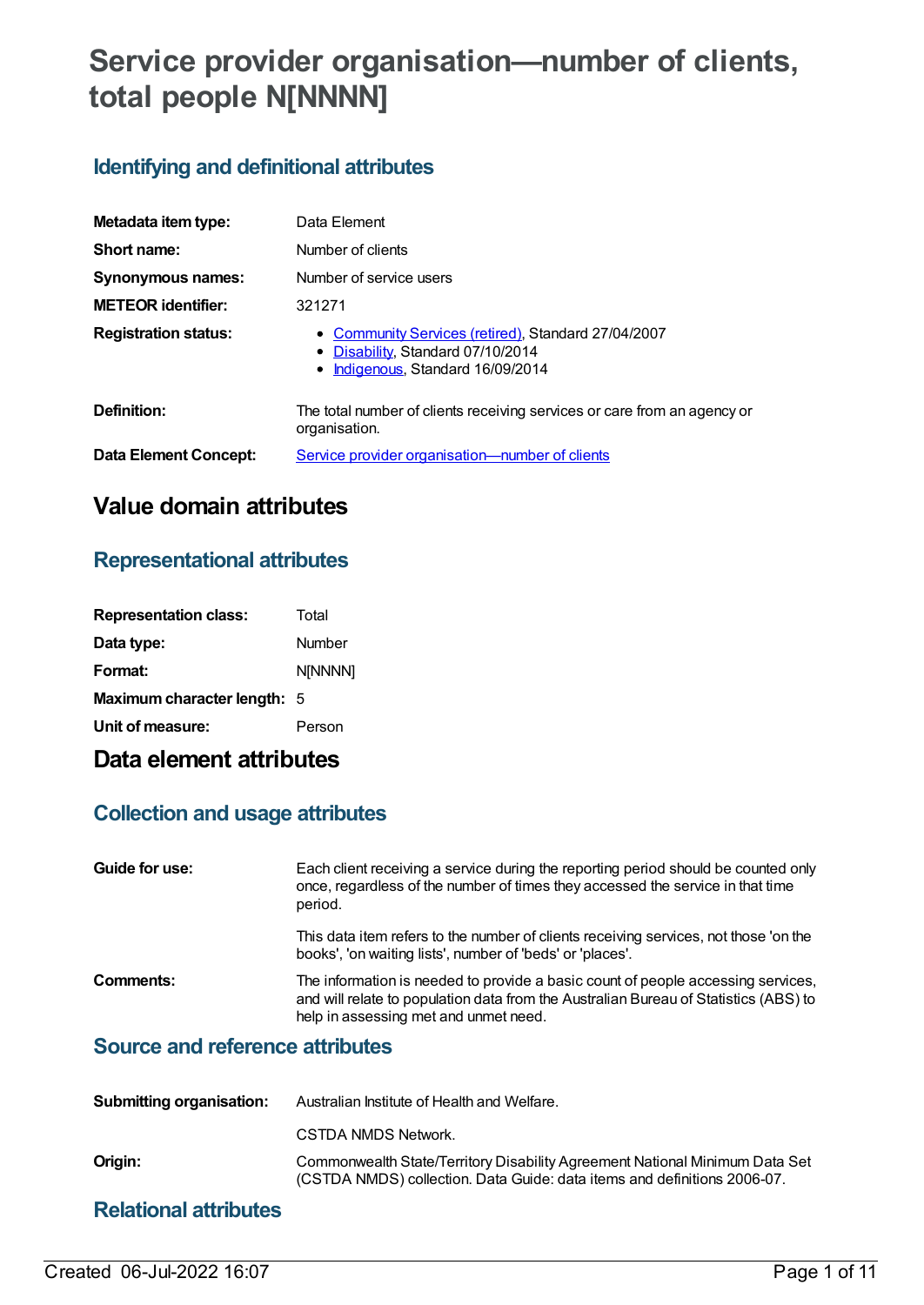**Specifications:**

*DSS specific information:*

This data element refers to the number of Bringing Them Home or Link Up Counselling Program clients.

Aboriginal and Torres Strait Islander primary health-care services client numbers [cluster](https://meteor.aihw.gov.au/content/565806)[Indigenous](https://meteor.aihw.gov.au/RegistrationAuthority/6)[,](https://meteor.aihw.gov.au/content/565806) Standard 16/09/2014

*DSS specific information:*

This data element refers to the number of Aboriginal and Torres Strait Islander primary health-care service's clients.

Aboriginal and Torres Strait Islander standalone substance use service client numbers [clusterIndigenous,](https://meteor.aihw.gov.au/content/677077) Standard 07/12/2017

*DSS specific information:*

This data element refers to the number of Aboriginal and Torres Strait Islander standalone substance use service clients.

Aboriginal and Torres Strait Islander standalone substance use service non[residential/follow-up/aftercare](https://meteor.aihw.gov.au/content/677121) client numbers cluste[rIndigenous](https://meteor.aihw.gov.au/RegistrationAuthority/6), Standard 07/12/2017

*DSS specific information:*

This data element refers to the number of Aboriginal and Torres Strait Islander standalone substance use services non-residential/follow-up/aftercare clients.

Aboriginal and Torres Strait Islander standalone substance use service residential [treatment/rehabilitation](https://meteor.aihw.gov.au/content/677083) client numbers cluste[rIndigenous](https://meteor.aihw.gov.au/RegistrationAuthority/6), Standard 07/12/2017

*DSS specific information:*

This data element refers to the number of Aboriginal and Torres Strait Islander standalone substance use service's residential treatment/rehabilitation clients.

Aboriginal and Torres Strait Islander standalone substance use service residential [treatment/rehabilitation](https://meteor.aihw.gov.au/content/677090) length of stay cluste[rIndigenous](https://meteor.aihw.gov.au/RegistrationAuthority/6), Standard 07/12/2017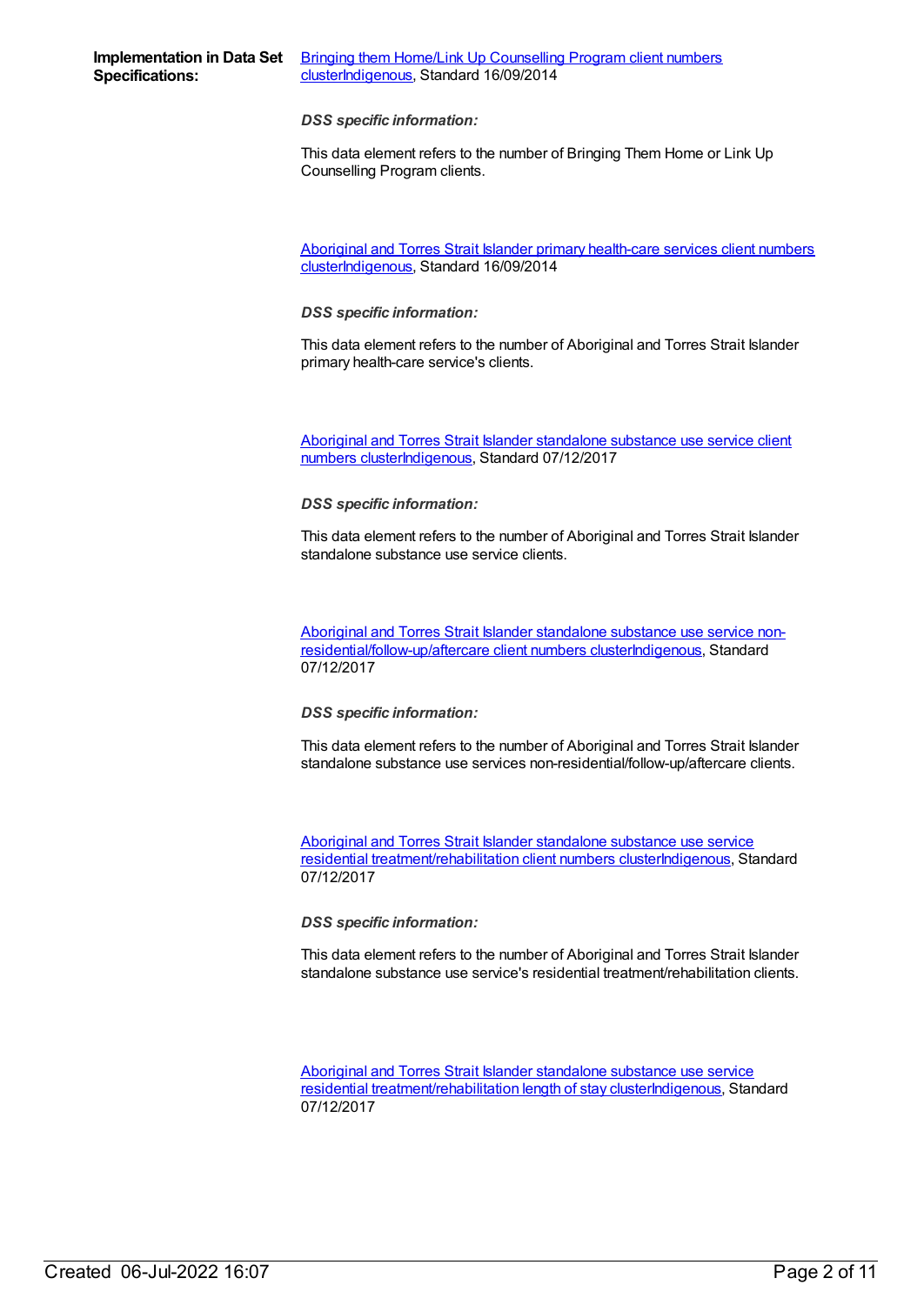#### *DSS specific information:*

This data element refers to the number of Aboriginal and Torres Strait Islander standalone substance use residential treatment/rehabilitation clients.

Aboriginal and Torres Strait Islander standalone substance use service soberingup/residential respite/short-term care client numbers [clusterIndigenous,](https://meteor.aihw.gov.au/content/677106) Standard 07/12/2017

#### *DSS specific information:*

This data element refers to the number of Aboriginal and Torres Strait Islander standalone substance use service sobering-up/residential respite/short-term care clients.

Aboriginal and Torres Strait Islander standalone substance use services client numbers [clusterIndigenous,](https://meteor.aihw.gov.au/content/568225) Superseded 07/12/2017

#### *DSS specific information:*

This data element refers to the number of Aboriginal and Torres Strait Islander standalone substance use service clients.

Aboriginal and Torres Strait Islander standalone substance use services non[residential/follow-up/aftercare](https://meteor.aihw.gov.au/content/576863) client numbers cluste[rIndigenous](https://meteor.aihw.gov.au/RegistrationAuthority/6), Superseded 07/12/2017

#### *DSS specific information:*

This data element refers to the number of Aboriginal and Torres Strait Islander standalone substance use service's non-residential/follow-up/aftercare clients.

Aboriginal and Torres Strait Islander standalone substance use services residential [treatment/rehabilitation](https://meteor.aihw.gov.au/content/575764) client numbers cluste[rIndigenous](https://meteor.aihw.gov.au/RegistrationAuthority/6), Superseded 07/12/2017

#### *DSS specific information:*

This data element refers to the number of Aboriginal and Torres Strait Islander standalone substance use service's residential treatment/rehabilitation clients.

Aboriginal and Torres Strait Islander standalone substance use services residential [treatment/rehabilitation](https://meteor.aihw.gov.au/content/575956) length of stay cluste[rIndigenous](https://meteor.aihw.gov.au/RegistrationAuthority/6), Superseded 07/12/2017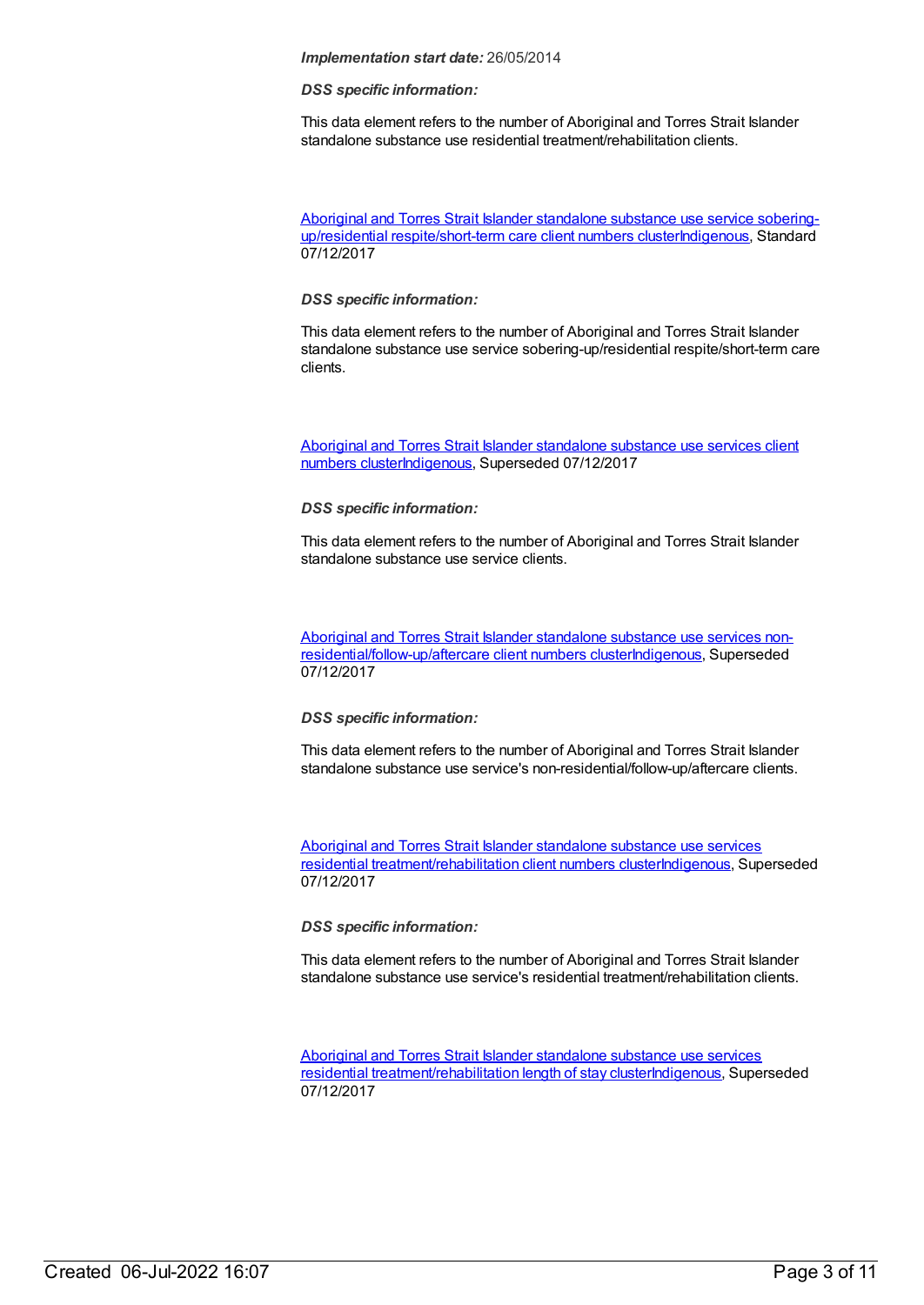#### *DSS specific information:*

This data element refers to the number of Aboriginal and Torres Strait Islander standalone substance use residential treatment/rehabilitation clients.

Aboriginal and Torres Strait Islander standalone substance use services residential [treatment/rehabilitation](https://meteor.aihw.gov.au/content/665166) length of stay cluster [Indigenous](https://meteor.aihw.gov.au/RegistrationAuthority/6), Standard 07/12/2017

#### *DSS specific information:*

This data element refers to the number of Aboriginal and Torres Strait Islander standalone substance use residential treatment/rehabilitation clients.

Aboriginal and Torres Strait Islander standalone substance use services [sobering-up/residential](https://meteor.aihw.gov.au/content/576557) respite/short-term care client numbers cluste[rIndigenous](https://meteor.aihw.gov.au/RegistrationAuthority/6), Standard 16/09/2014

#### *DSS specific information:*

This data element refers to the number of Aboriginal and Torres Strait Islander standalone substance use service's sobering-up/residential respite/short-term care clients.

[Commonwealth](https://meteor.aihw.gov.au/content/317350) State/Territory Disability Agreement NMDS - 1 July 200[6Community](https://meteor.aihw.gov.au/RegistrationAuthority/1) Services (retired), Superseded 14/12/2008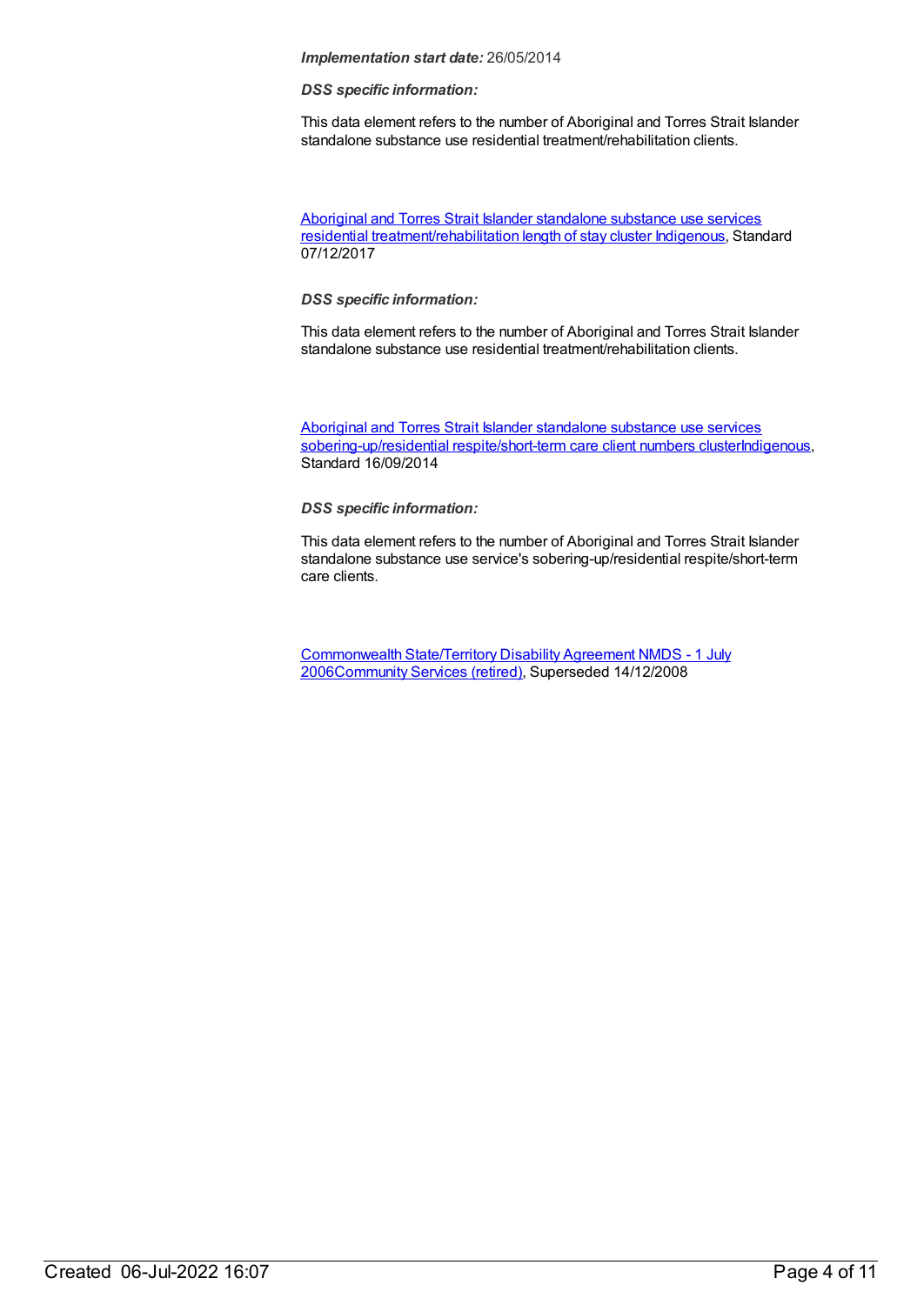#### *DSS specific information:*

In the CSTDA NMDS, this data element refers to the number of service users receiving CSTDA-funded services of a particular service type.

The number of people who received a service during the whole reporting period is required, not just those who received a service in a reference week.

The service type outlet must have allocated some of its resources (more than 15 minutes) to the person during the reporting period, such as to a person residing in agency-operated accommodation, attending respite care, or attending a recreation service. Service users should not be counted if they have only made requests for information, minor phone queries etc.

Service type outlets 6.01-6.05 count the following:

6.01 (Advocacy) – number of people who have received advocacy services in the reporting period.

6.02 (Information/referral) – number of people making a request for information or referral.

6.03 (Combined information/advocacy) – as for 6.01 and 6.02.

6.04 (Mutual support/self-help groups) – number of people attending group sessions (i.e. if an individual attends a group session every Wednesday in the reporting period, the person should only be counted once for the reporting period.).

6.05 (Alternative formats of communication) – estimated number of people accessing the output from the service.

It may not always be feasible to count the actual number of service users receiving services from service type outlets 6.01–6.05. Where this is not possible, service type outlets are asked to estimate the number of service users accessing the service. For example, a CSTDA-funded radio station (6.05) should estimate the number of people who listen to the radio station. Where there are a number of people potentially receiving a 6.01–6.05 service simultaneously (e.g. an interpreter at a conference), estimate the number of people that are benefiting from the service (e.g. how many people actually need the interpreter). If this is not possible, all people present should be counted as service users.

A funded agency may receive funding from multiple sources – however for CSTDA NMDS purposes, only those services provided using CSTDA funds should be recorded. Where a funded agency is unable to differentiate all data according to funding source (i.e. CSTDA or other), they are asked to provide details of all service users and staff (for each service type). For example, if a service type outlet providing early childhood intervention is partly funded through donations or fund raising, and partly by CSTDA funds, all service users are counted who receive this service during the reporting period. This is the case unless the accounting and staffing methods of the service type outlet enable reporting separately. The total number of people receiving this service type (as indicated in response to this data item) will usually be equal to the number of Service User Forms completed by the service type outlet. In some cases 'number of service users' may be greater than the number of Service User Forms completed by the service type outlet. This may be because of service users who have not consented for their information to be transmitted as part of the CSTDA NMDS; they should still be included in the 'number of service users'. Commonwealth State/Territory Disability Agreement NMDS (July [2008\)Community](https://meteor.aihw.gov.au/content/372123) Services (retired), Superseded 11/11/2009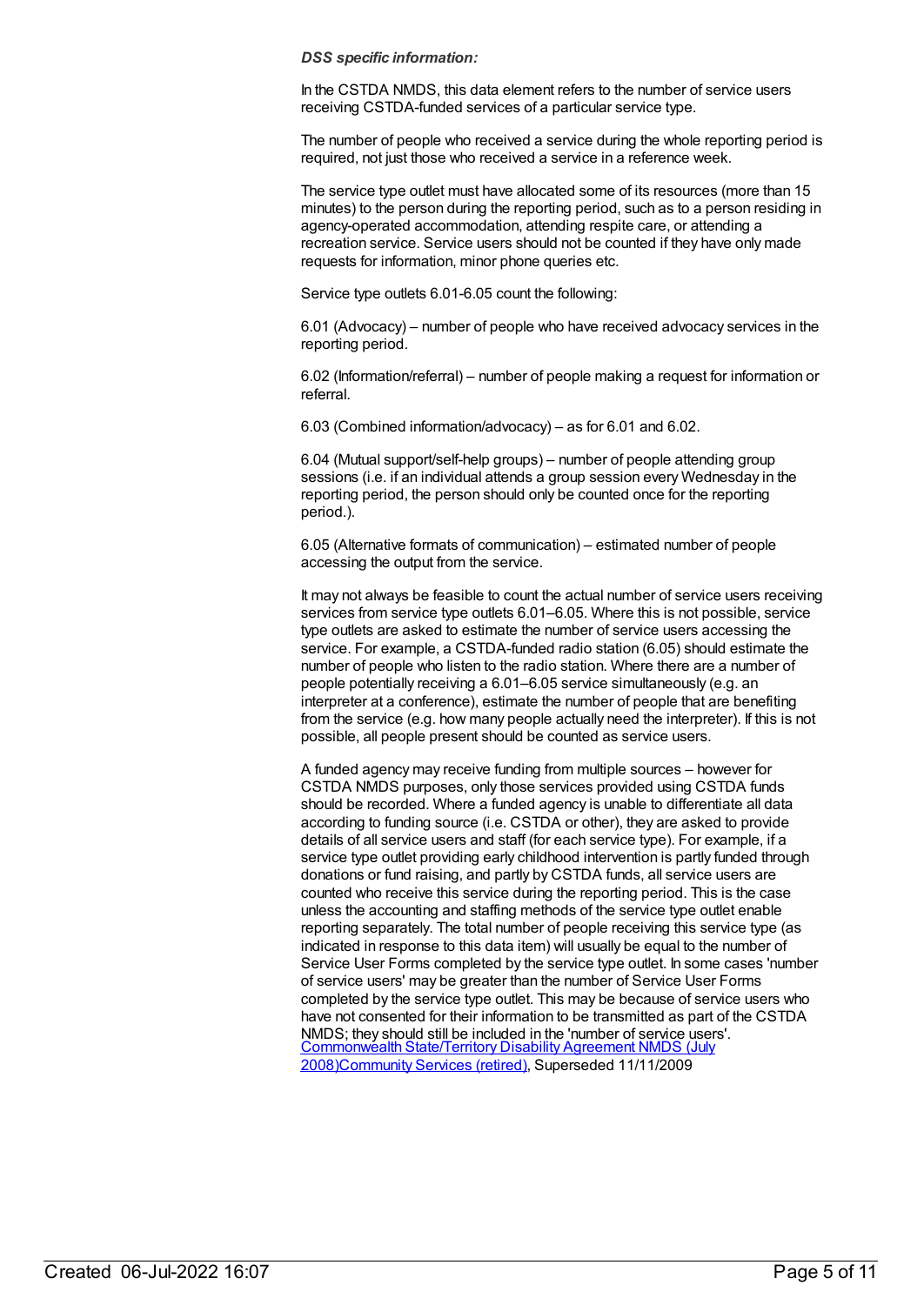#### *DSS specific information:*

In the CSTDA NMDS, this data element refers to the number of service users receiving CSTDA-funded services of a particular service type.

The number of people who received a service during the whole reporting period is required, not just those who received a service in a reference week.

The service type outlet must have allocated some of its resources (more than 15 minutes) to the person during the reporting period, such as to a person residing in agency-operated accommodation, attending respite care, or attending a recreation service. Service users should not be counted if they have only made requests for information, minor phone queries etc.

Service type outlets 6.01-6.05 count the following:

6.01 (Advocacy) – number of people who have received advocacy services in the reporting period.

6.02 (Information/referral) – number of people making a request for information or referral.

6.03 (Combined information/advocacy) – as for 6.01 and 6.02.

6.04 (Mutual support/self-help groups) – number of people attending group sessions (i.e. if an individual attends a group session every Wednesday in the reporting period, the person should only be counted once for the reporting period.).

6.05 (Alternative formats of communication) – estimated number of people accessing the output from the service.

It may not always be feasible to count the actual number of service users receiving services from service type outlets 6.01–6.05. Where this is not possible, service type outlets are asked to estimate the number of service users accessing the service. For example, a CSTDA-funded radio station (6.05) should estimate the number of people who listen to the radio station. Where there are a number of people potentially receiving a 6.01–6.05 service simultaneously (e.g. an interpreter at a conference), estimate the number of people that are benefiting from the service (e.g. how many people actually need the interpreter). If this is not possible, all people present should be counted as service users.

A funded agency may receive funding from multiple sources – however for CSTDA NMDS purposes, only those services provided using CSTDA funds should be recorded. Where a funded agency is unable to differentiate all data according to funding source (i.e. CSTDA or other), they are asked to provide details of all service users and staff (for each service type). For example, if a service type outlet providing early childhood intervention is partly funded through donations or fund raising, and partly by CSTDA funds, all service users are counted who receive this service during the reporting period. This is the case unless the accounting and staffing methods of the service type outlet enable reporting separately. The total number of people receiving this service type (as indicated in response to this data item) will usually be equal to the number of Service User Forms completed by the service type outlet. In some cases 'number of service users' may be greater than the number of Service User Forms completed by the service type outlet. This may be because of service users who have not consented for their information to be transmitted as part of the CSTDA NMDS; they should still be included in the 'number of service users'.

[Disability](https://meteor.aihw.gov.au/content/386485) Services NMDS 2009-10[Community](https://meteor.aihw.gov.au/RegistrationAuthority/1) Services (retired), Superseded 15/12/2011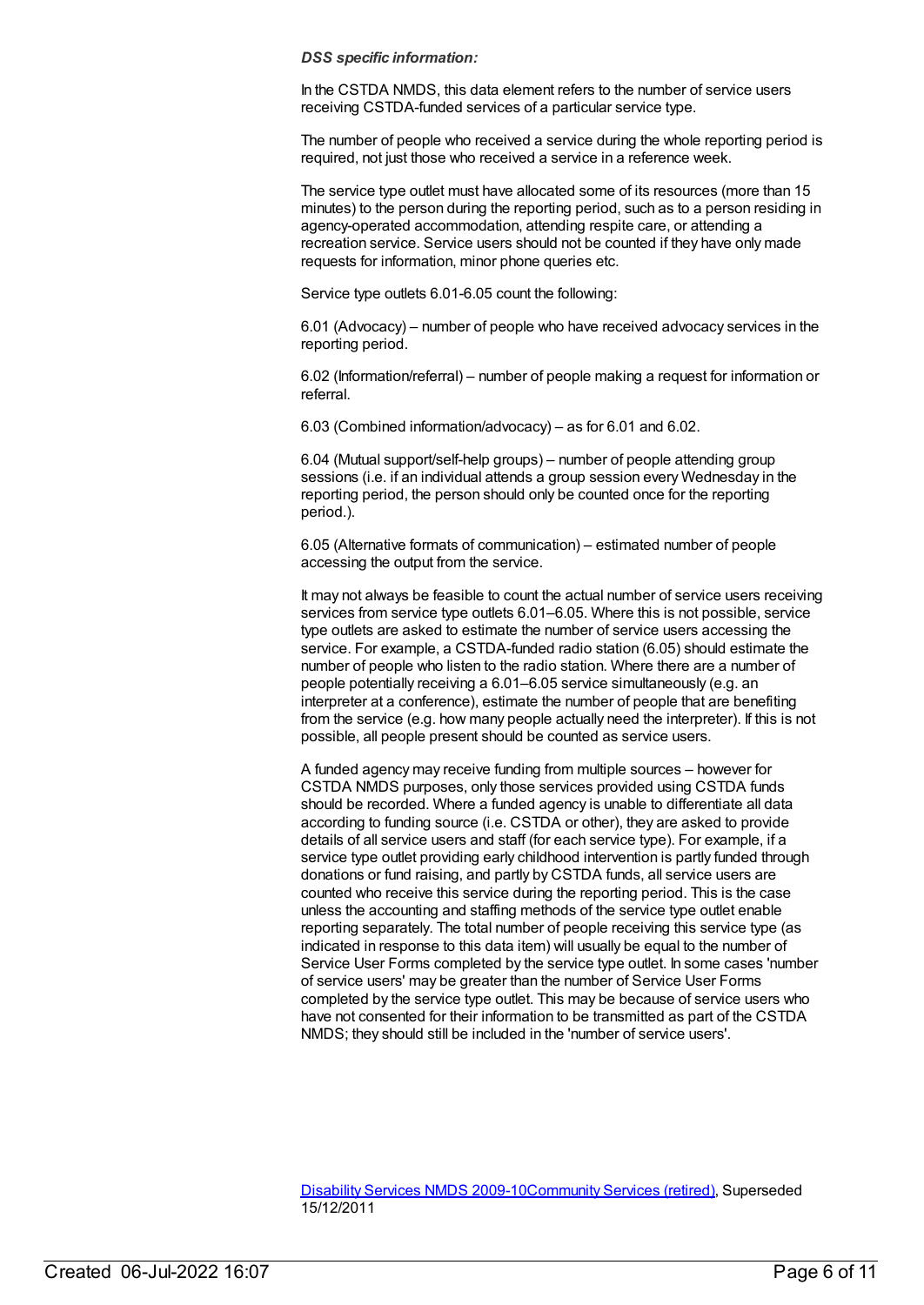#### *DSS specific information:*

In the DS NMDS, this data element refers to the number of service users receiving NDA-funded services of a particular service type.

The number of people who received a service during the whole reporting period is required, not just those who received a service in a reference week.

The service type outlet must have allocated some of its resources (more than 15 minutes) to the person during the reporting period, such as to a person residing in agency-operated accommodation, attending respite care, or attending a recreation service. Service users should not be counted if they have only made requests for information, minor phone queries etc.

Service type outlets 6.01-6.05 count the following:

6.01 (Advocacy) – number of people who have received advocacy services in the reporting period.

6.02 (Information/referral) – number of people making a request for information or referral.

6.03 (Combined information/advocacy) – as for 6.01 and 6.02.

6.04 (Mutual support/self-help groups) – number of people attending group sessions (i.e. if an individual attends a group session every Wednesday in the reporting period, the person should only be counted once for the reporting period.).

6.05 (Alternative formats of communication) – estimated number of people accessing the output from the service.

It may not always be feasible to count the actual number of service users receiving services from service type outlets 6.01–6.05. Where this is not possible, service type outlets are asked to estimate the number of service users accessing the service. For example, a NDA-funded radio station (6.05) should estimate the number of people who listen to the radio station. Where there are a number of people potentially receiving a 6.01–6.05 service simultaneously (e.g. an interpreter at a conference), estimate the number of people that are benefiting from the service (e.g. how many people actually need the interpreter). If this is not possible, all people present should be counted as service users.

A funded agency may receive funding from multiple sources – however for DS NMDS purposes, only those services provided using NDA funds should be recorded. Where a funded agency is unable to differentiate all data according to funding source (i.e. NDA or other), they are asked to provide details of all service users and staff (for each service type). For example, if a service type outlet providing early childhood intervention is partly funded through donations or fund raising, and partly by NDA funds, all service users are counted who receive this service during the reporting period. This is the case unless the accounting and staffing methods of the service type outlet enable reporting separately. The total number of people receiving this service type (as indicated in response to this data item) will usually be equal to the number of Service User Forms completed by the service type outlet. In some cases 'number of service users' may be greater than the number of Service User Forms completed by the service type outlet. This may be because of service users who have not consented for their information to be transmitted as part of the DS NMDS; they should still be included in the 'number of service users'.

[Disability](https://meteor.aihw.gov.au/content/428708) Services NMDS 2010-11 [Community](https://meteor.aihw.gov.au/RegistrationAuthority/1) Services (retired), Superseded 15/12/2011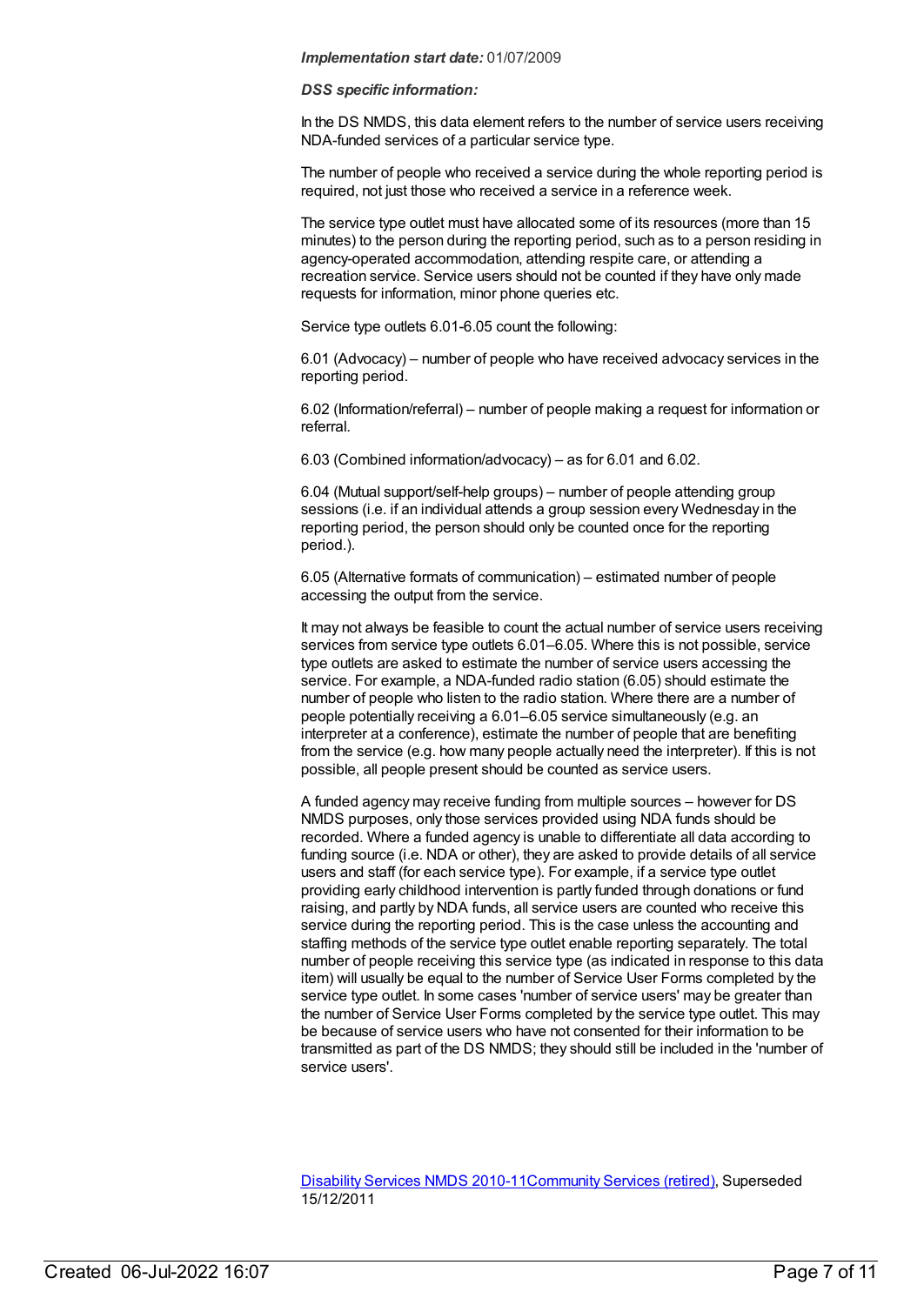#### *DSS specific information:*

In the DS NMDS, this data element refers to the number of service users receiving NDA-funded services of a particular service type.

The number of people who received a service during the whole reporting period is required, not just those who received a service in a reference week.

The service type outlet must have allocated some of its resources (more than 15 minutes) to the person during the reporting period, such as to a person residing in agency-operated accommodation, attending respite care, or attending a recreation service. Service users should not be counted if they have only made requests for information, minor phone queries etc.

Service type outlets 6.01-6.05 count the following:

6.01 (Advocacy) – number of people who have received advocacy services in the reporting period.

6.02 (Information/referral) – number of people making a request for information or referral.

6.03 (Combined information/advocacy) – as for 6.01 and 6.02.

6.04 (Mutual support/self-help groups) – number of people attending group sessions (i.e. if an individual attends a group session every Wednesday in the reporting period, the person should only be counted once for the reporting period.).

6.05 (Alternative formats of communication) – estimated number of people accessing the output from the service.

It may not always be feasible to count the actual number of service users receiving services from service type outlets 6.01–6.05. Where this is not possible, service type outlets are asked to estimate the number of service users accessing the service. For example, a NDA-funded radio station (6.05) should estimate the number of people who listen to the radio station. Where there are a number of people potentially receiving a 6.01–6.05 service simultaneously (e.g. an interpreter at a conference), estimate the number of people that are benefiting from the service (e.g. how many people actually need the interpreter). If this is not possible, all people present should be counted as service users.

A funded agency may receive funding from multiple sources – however for DS NMDS purposes, only those services provided using NDA funds should be recorded. Where a funded agency is unable to differentiate all data according to funding source (i.e. NDA or other), they are asked to provide details of all service users and staff (for each service type). For example, if a service type outlet providing early childhood intervention is partly funded through donations or fund raising, and partly by NDA funds, all service users are counted who receive this service during the reporting period. This is the case unless the accounting and staffing methods of the service type outlet enable reporting separately. The total number of people receiving this service type (as indicated in response to this data item) will usually be equal to the number of Service User Forms completed by the service type outlet. In some cases 'number of service users' may be greater than the number of Service User Forms completed by the service type outlet. This may be because of service users who have not consented for their information to be transmitted as part of the DS NMDS; they should still be included in the 'number of service users'.

[Disability](https://meteor.aihw.gov.au/content/461636) Services NMDS 2011-12[Community](https://meteor.aihw.gov.au/RegistrationAuthority/1) Services (retired), Superseded 13/03/2013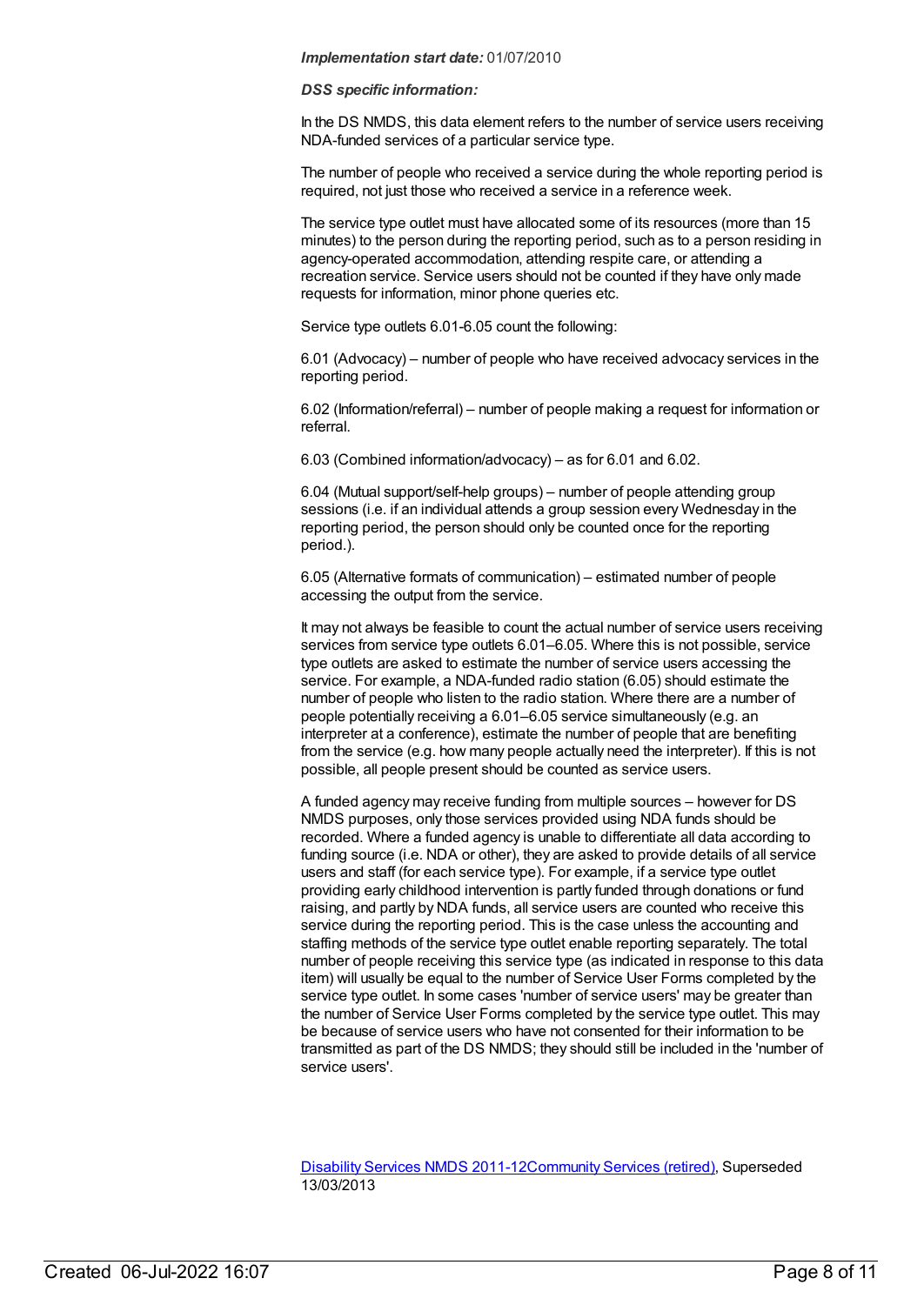#### *DSS specific information:*

In the DS NMDS, this data element refers to the number of service users receiving NDA-funded services of a particular service type.

The number of people who received a service during the whole reporting period is required, not just those who received a service in a reference week.

The service type outlet must have allocated some of its resources (more than 15 minutes) to the person during the reporting period, such as to a person residing in agency-operated accommodation, attending respite care, or attending a recreation service. Service users should not be counted if they have only made requests for information, minor phone queries etc.

Service type outlets 6.01-6.05 count the following:

6.01 (Advocacy) – number of people who have received advocacy services in the reporting period.

6.02 (Information/referral) – number of people making a request for information or referral.

6.03 (Combined information/advocacy) – as for 6.01 and 6.02.

6.04 (Mutual support/self-help groups) – number of people attending group sessions (i.e. if an individual attends a group session every Wednesday in the reporting period, the person should only be counted once for the reporting period.).

6.05 (Alternative formats of communication) – estimated number of people accessing the output from the service.

It may not always be feasible to count the actual number of service users receiving services from service type outlets 6.01–6.05. Where this is not possible, service type outlets are asked to estimate the number of service users accessing the service. For example, a NDA-funded radio station (6.05) should estimate the number of people who listen to the radio station. Where there are a number of people potentially receiving a 6.01–6.05 service simultaneously (e.g. an interpreter at a conference), estimate the number of people that are benefiting from the service (e.g. how many people actually need the interpreter). If this is not possible, all people present should be counted as service users.

A funded agency may receive funding from multiple sources – however for DS NMDS purposes, only those services provided using NDA funds should be recorded. Where a funded agency is unable to differentiate all data according to funding source (i.e. NDA or other), they are asked to provide details of all service users and staff (for each service type). For example, if a service type outlet providing early childhood intervention is partly funded through donations or fund raising, and partly by NDA funds, all service users are counted who receive this service during the reporting period. This is the case unless the accounting and staffing methods of the service type outlet enable reporting separately. The total number of people receiving this service type (as indicated in response to this data item) will usually be equal to the number of Service User Forms completed by the service type outlet. In some cases 'number of service users' may be greater than the number of Service User Forms completed by the service type outlet. This may be because of service users who have not consented for their information to be transmitted as part of the DS NMDS; they should still be included in the 'number of service users'.

[Disability](https://meteor.aihw.gov.au/content/461640) Services NMDS 2012-14[Community](https://meteor.aihw.gov.au/RegistrationAuthority/1) Services (retired), Standard 13/03/2013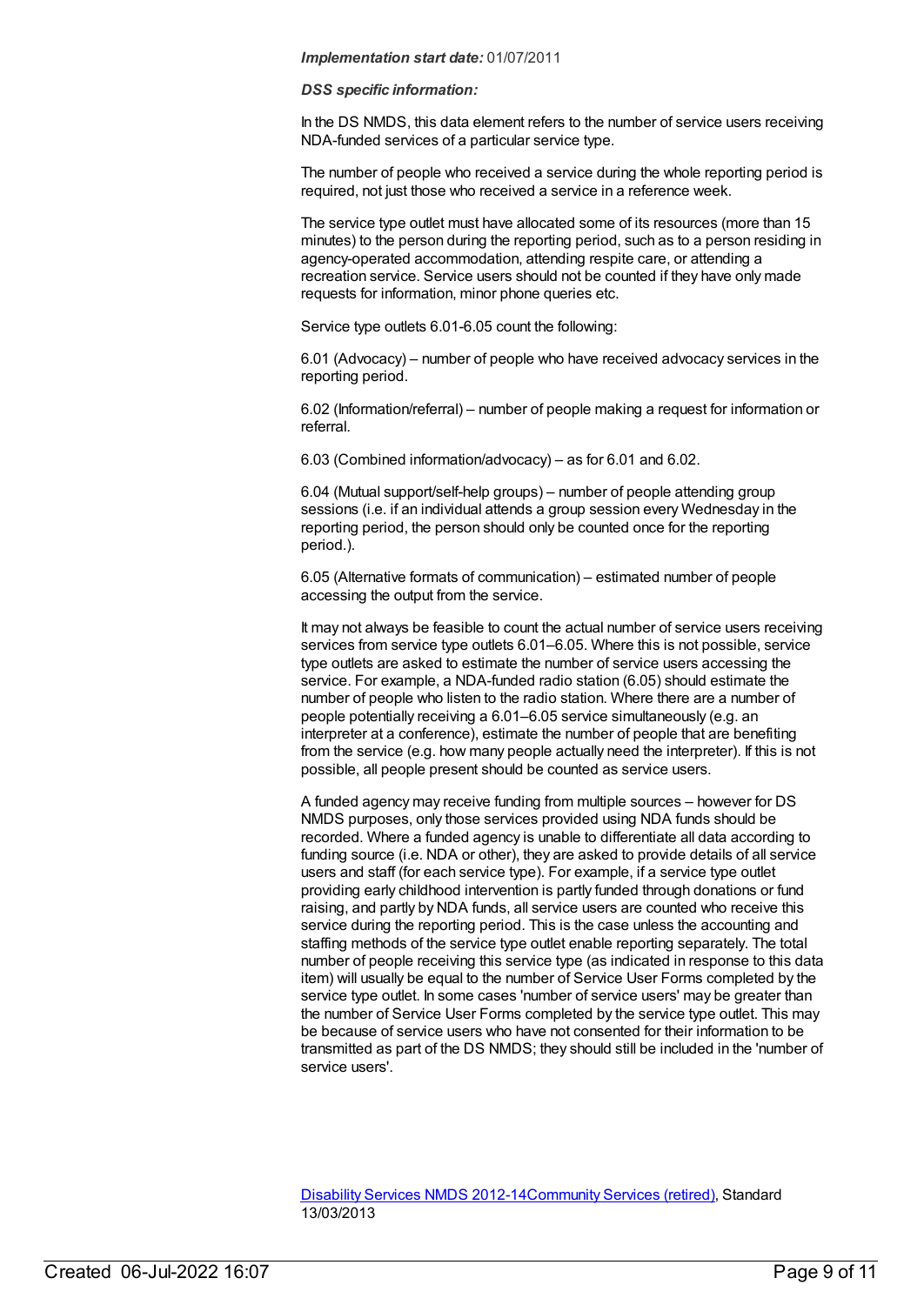*Implementation end date:* 30/06/2014

*DSS specific information:*

In the DS NMDS, this data element is collected for each [service](file:///content/501973) type outlet, except those of service type activity types 7.01–7.04 (other support).

It refers to the number of [service](file:///content/502689) users receiving NDA-funded services of a particular [service](file:///content/500887) type. The number of people who received a service during the whole reporting period is required, not just those who received a service in the reference week.

The total number of people receiving this service type indicated in response to this data item will usually be equal to the number of Service User Forms completed by the service type outlet. In some cases 'number of service users' may be greater than the number of Service User Forms. This may be because of service users who have not consented for their information to be transmitted as part of the DS NMDS; they should still be included in the 'number of service users'.

For service type outlets, except 6.01–6.05, the service type outlet must have allocated some of its resources (more than 15 minutes) to the person during the reporting period, for instance to a person residing in agency-operated accommodation, attending respite care, or attending a recreation service. Service users should not be counted if they have only made requests for information, minor phone queries etc.

Service type outlets 6.01–6.05 should count the following:

- 6.01 (Advocacy)—number of people who have received advocacy services in the reporting period.
- 6.02 (Information/referral)—number of people making a request for information or referral.
- 6.03 (Combined information/advocacy)—as for 6.01 and 6.02.
- 6.04 (Mutual support/self-help groups)—number of people attending sessions (i.e. if an individual attends a group session every Wednesday in the reporting period, please count each person only once over the reporting period).
- 6.05 (Alternative formats of communication)—estimated number of people accessing the output from the service.

It may not always be feasible to count the actual number of service users receiving services from service type outlets 6.01–6.05. Where this is not possible, service type outlets are asked to estimate the number of service users accessing the service. For example, a NDA-funded radio station (6.05) should estimate the number of people who listen to the radio station. Where there is a number of people potentially receiving a 6.01–6.05 service simultaneously (e.g. an interpreter at a conference), estimate the number of people that are benefiting from the service (e.g. how many people actually need the interpreter). If this is not possible, all people present should be counted as service users.

A funded agency may receive funding from multiple sources—however for DS NMDS purposes, only those services provided using NDA funds should be recorded. Where a funded agency is unable to differentiate all data according to funding source (i.e. NDA or other), they are asked to provide details of all service users and staff (for each service type). For example, if a service type outlet providing early childhood intervention is partly funded by your agency, through donations or fund raising, and partly by NDA funds, please count all service users who receive this service during the reporting period, unless your accounting and staffing methods enable reporting separately.